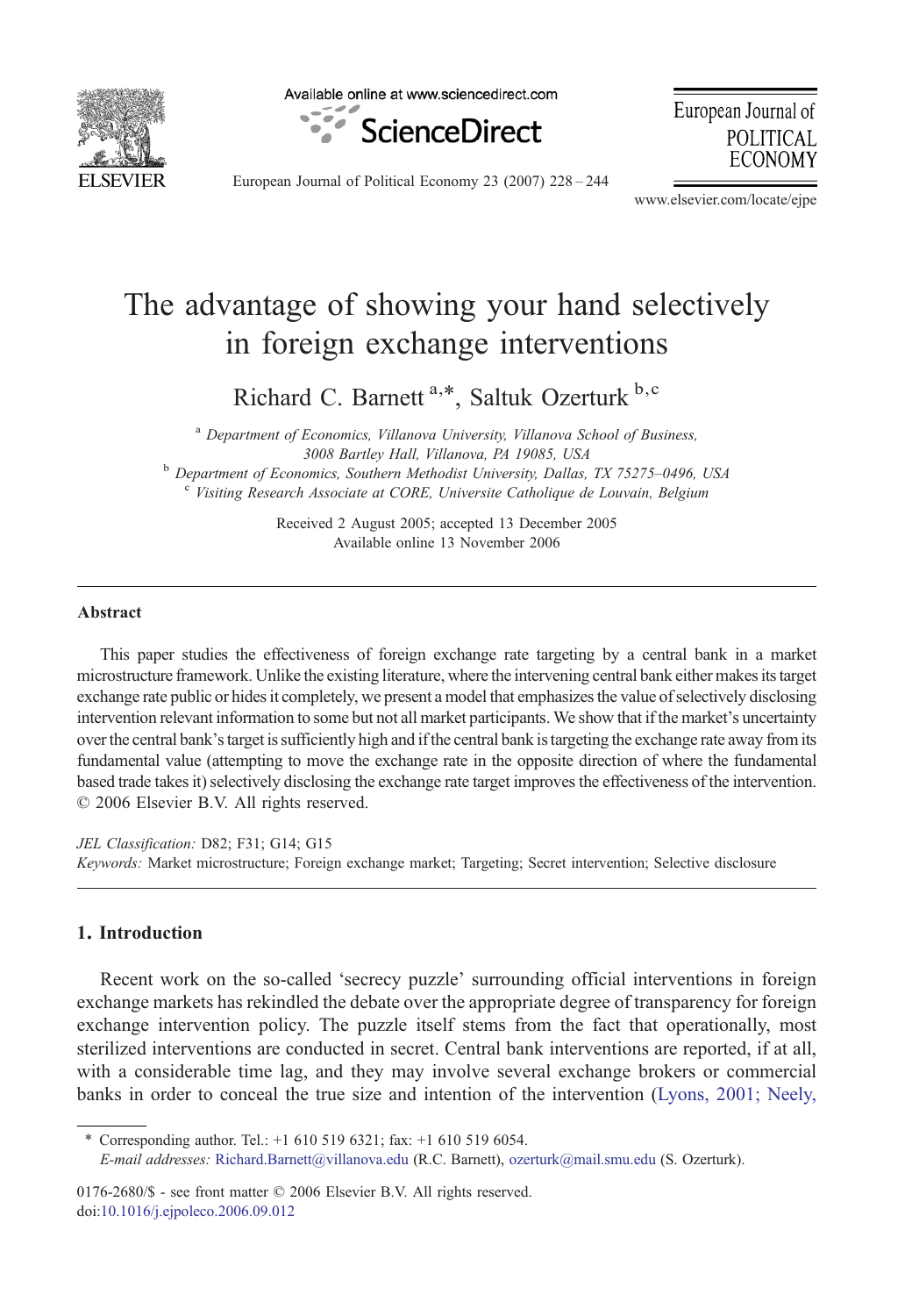[2001](#page--1-0)). As [Sarno and Taylor \(2001\)](#page--1-0) argue, this secrecy is difficult to explain, given that the most common channel through which sterilized interventions are thought to work–the signaling channel–is ultimately more effective if the policy is announced publicly beforehand and the intervention is widely observed. [Dominguez and Frankel \(1993\)](#page--1-0), in particular, make a strong case for transparency in central bank policy in foreign exchange markets, concluding, "intervention can be effective, especially if it is publicly announced and concerted."<sup>1</sup>

The literature has provided some answers to the secrecy puzzle. [Eijffinger and Verhagen](#page--1-0) [\(1997\)](#page--1-0) address the issue of why a central bank may want to retain some degree of ambiguity as to the size of its intervention and conclude that some secrecy is desirable for short-term targeting. In the specific context of keeping the exchange rate target secret, [Bhattacharya and Weller \(1997\)](#page--1-0) and [Vitale \(1999\)](#page--1-0) develop market microstructure models of sterilized interventions that exploit signaling channels.<sup>2</sup> Both of these papers follow the widely held view that sterilized interventions have no impact on the exchange rate's underlying fundamental value. Intervention can affect the interim exchange rate by changing market expectations regarding the fundamental. Vitale assumes the central bank knows the fundamental perfectly, and this information, along with its target exchange rate, determines the size of the bank's trade. In a market microstructure model à la [Kyle \(1985\),](#page--1-0) the trades are obscured, since they are 'batched' along with orders originating from other traders. Conditioning on the total order flow, the market maker tries to extract information on the exchange rate fundamental.<sup>3</sup> By concealing its target, the central bank can more effectively 'fool' the market. The main conclusion of [Vitale \(1999\)](#page--1-0) is stark and leaves no room for full transparency: Whenever the central bank publicly discloses its target, a sterilized intervention is completely ineffective and the central bank cannot target the exchange rate.<sup>4</sup>

By and large, the literature on secrecy of interventions has focused on models where the intervening central bank either makes its exchange rate target public or hides it completely. Central banks, however, while hiding their hand from most of the market participants, routinely communicate their intentions to other central banks prior to interventions. Additionally, [Chiu](#page--1-0) [\(2003\),](#page--1-0) in her survey of 10 central banks, notes that central banks may convey privy information to some players in the market in order to increase the impact of the intervention and propagate its effect. This paper presents a model of exchange rate intervention which emphasizes the advantage of selectively disclosing intervention information to some but not all market participants. Specifically, we explore the related issues of transparency and information sharing as they apply to sterilized central bank interventions in foreign exchange markets and ask the following question: can a central bank achieve a more effective intervention outcome in a regime where it

<sup>1</sup> [See Lyons \(2001\)](#page--1-0), [Sarno and Taylor \(2001\)](#page--1-0), and [Humpage \(2003\)](#page--1-0) for detailed surveys of the theoretical and empirical literature on exchange rate interventions in traditional macroeconomic models. [Neely \(2001\),](#page--1-0) [Chiu \(2003\)](#page--1-0), and [Lecourt](#page--1-0) [and Raymond \(2003\)](#page--1-0) report findings of surveys of central banks on their intervention policies. [Bernal \(2004\)](#page--1-0) and [Beine](#page--1-0) [and Bernal \(2005\)](#page--1-0) provide extensive analyses of recent interventions by the Bank of Japan.<br><sup>2</sup> [Beine and Bernal \(2005\)](#page--1-0) provide empirical evidence in support of these microstructure arguments for secret

intervention.

<sup>&</sup>lt;sup>3</sup> Similar information and trading constraints are observed in actual forex markets. Usually, the central banks transact through dealers or commercial banks. Kyle's batch order framework captures this lack of transparency in the order flows, since the market maker cannot distinguish the source of individual flows.

<sup>&</sup>lt;sup>4</sup> Vitale's main result stems from the fact that if the dealer knows the target, she can completely filter out all targetbased trades from the order flow. In contrast to [Vitale \(1999\),](#page--1-0) in [Bhattacharya and Weller \(1997\),](#page--1-0) some foreign exchange investors (speculators), but not the central bank, have better information on the exchange rate fundamental. They conclude there are circumstances in which it is in the interest of the central bank to reveal its target, though it is never advantageous to reveal the size of its intervention. To do so leaves the bank unable to target the exchange rate, along lines similar to why revealing the target in Vitale make targeting ineffective.